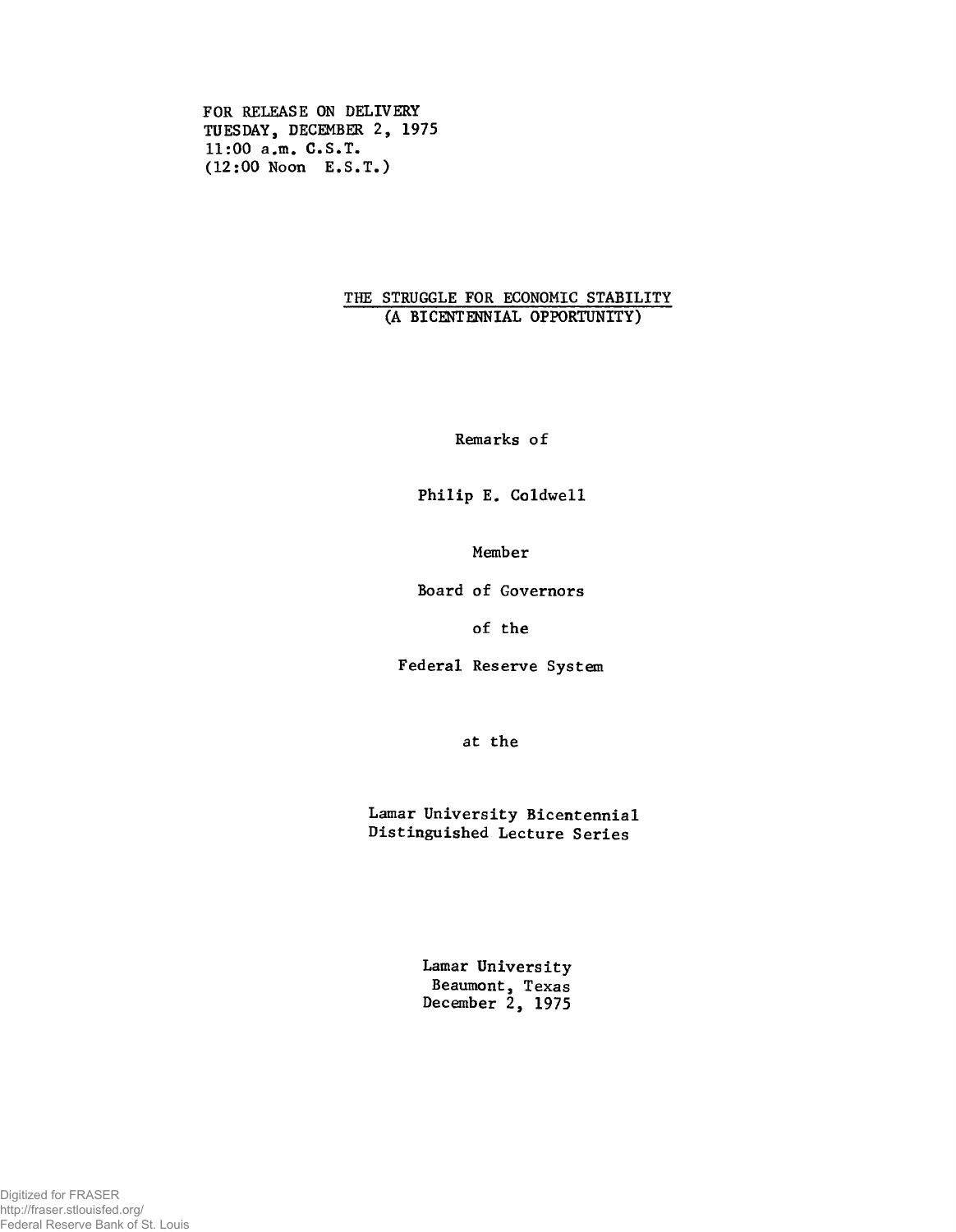## The Struggle for Economic Stability (A Bicentennial Opportunity)

In the two hundred years of our nation's existence, the economic challenges facing this country have shifted as the nation matured but the problems of stabilization, to a considerable degree, retain a striking resemblance. Though the challenges have intensified, many of them are the same. The stabilization problems seem more complex and the chances of error substantially greater but our knowledge and tools should have improved with the passage of time. Certainly our objectives have stayed very much the same over the two centuries. We continue to aim toward economic growth at a pace sufficient to provide reasonably full utilization of our human and material resources while promoting an increase in the standard of living for all of our people.

In the early part: of our nation's history, the primary economic challenge was one of expansion--expansion into the unknown frontiers of the West, expansion of our industrial capacity and expansion to develop an infra-structure of economic facilities which could tie the nation together. We need to remind ourselves that the nation was only a collection of settlements along the eastern coast when the Declaration of Independence was signed. In subsequent years the expansion westward brought more and more land under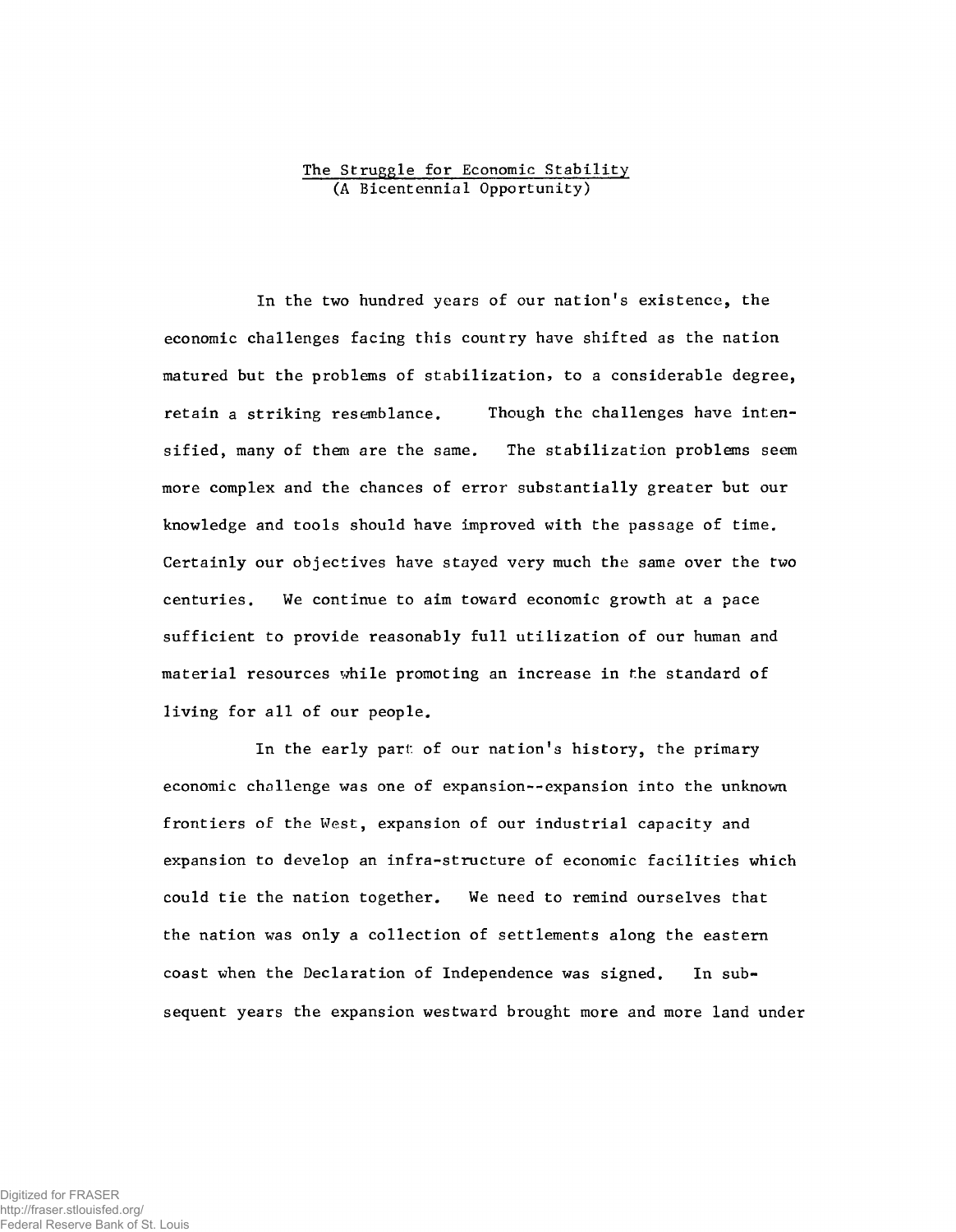**thc flag of the United States. As the nation expanded, and the number of people increased, there was further growth in the industrial base while building highways, railroads, and communications facilities. It was a continuous struggle because land acquisition jumped ahead of the means to develop it. In fact this development was not really complete until this century.**

**We are commemorating the bicentennial of our nation next year and I suspect that most of us have a certain reverence for our forebears, the people who fought this dynamic land and conquered it and along with it the floods and droughts, the tremendous expanses of space with slow communications, slow transportation and a localized credit market. But these people we remember on this** two hundredth anniversary were people recognized for their indepen**dence of spirit, their fortitude, their self-reliance and their strength of character and moral fiber. Of course, there were slippages and there were people who did not measure up to the high ideal? of the Pilgrims, but as a whole they were a group with an indomitable spirit of challenge and adventure, meeting the job of creating and welding together a new nation, a nation eventually to cover mile after mile of western frontier. Through both conquest and purchase, the nation's frontiers spread from the Atlantic to the Pacific.**

 $-2-$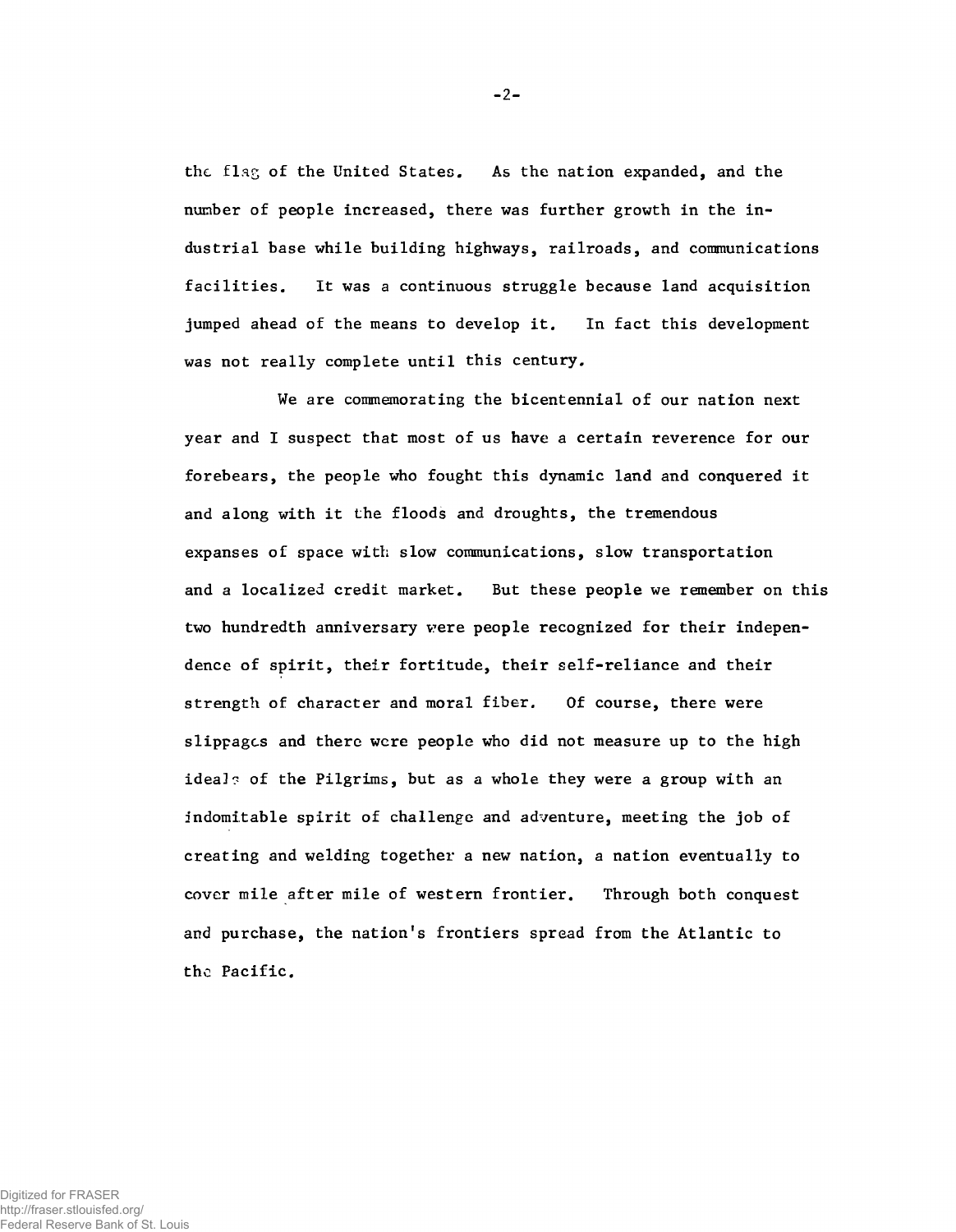**Early in the nation's history, it faced many of the same problems as would recur in most of the next two hundred years— a shortage of credit, over-spending by government and quite often an imbalanced credit supply against the credit demands of the nation. Time after time, with recurring wars, the expenditures of the nation accelerated sharply and so did the price level. The resulting higher inflation rates were dampened by the further expansion of the nation and the corrective phases of the post-war periods.**

**It was a young and dynamic nation, attracting capital from abroad. One can scarcely develop the history of the United States without recognizing the capital inflows from the Scottish trusts into some of the western cattle areas and the British and French endeavors which brought new capital into the expanding free world. But the nation was a nation of thrifty pioneers in those days, people with a challenge to meet, whether it be at home or on the western frontier. Through this time the nation struggled with the challenge of a credit insufficiency, shortages and stringencies which held up the expansion of the nation, which interrupted its growth, and which slowed the expanding industrial frontier. In those early years the currency was the Continental and even today the Continental is remembered primarily for its declining value in the well known saying, "Not worth a Continental." The nation also used gold and silver and established a gold-backed currency, one**

-3-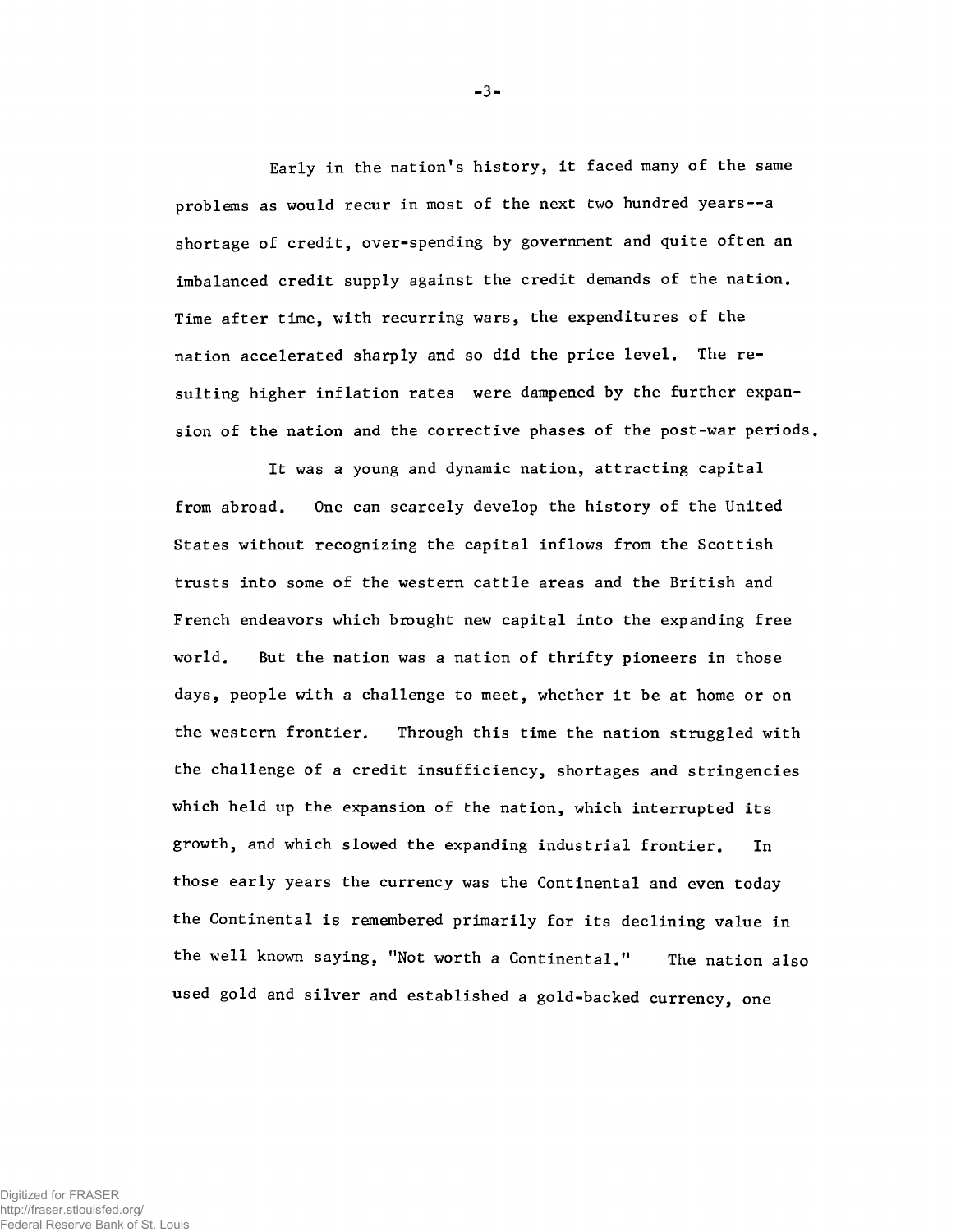backed by gold output from its own mines, gold which stabilized the value of the currency and which attracted new capital to this nation. But despite this, the nation suffered a second major setback in the greenbacks created during the Civil War, and even today our children hear the historians say that greenbacks were a devalued currency. Those in the South hear their grandparents say to save your Confederate currency for the South will rise again."

In the first one hundred and twenty years of the nation's **existence it attempted two national banks to avoid the problems of inadequate and inelastic currency supplies.** Even as late as 1907, **the United States experienced a major money panic when the currency supply contracted as national bank notes were pulled back to their original bank of issue and the nation's credit supply was sharply diminished. And it wasn't until after the 19th Century that this nation converted its currency backing from silver and gold to one of gold alone. One remembers the great Bryan 'bross of gold" speech and the debates over monetary equality between silver and gold. But the results of these pressures--inelasticity of the currency, inflexibility of its supply, and the poor placement of the credit availability relative to the demand needs— brought the nation to the creation of a new central bank. Late in 1913 President Woodrow Wilson signed the Federal Reserve Act, and in 1914 the twelve Federal**

-4-

*<sup>1/</sup>* **Bank of the United States, established in 1791, expired 1811. Second Bank of the United States, chartered in 1816, dissolved in 1836.**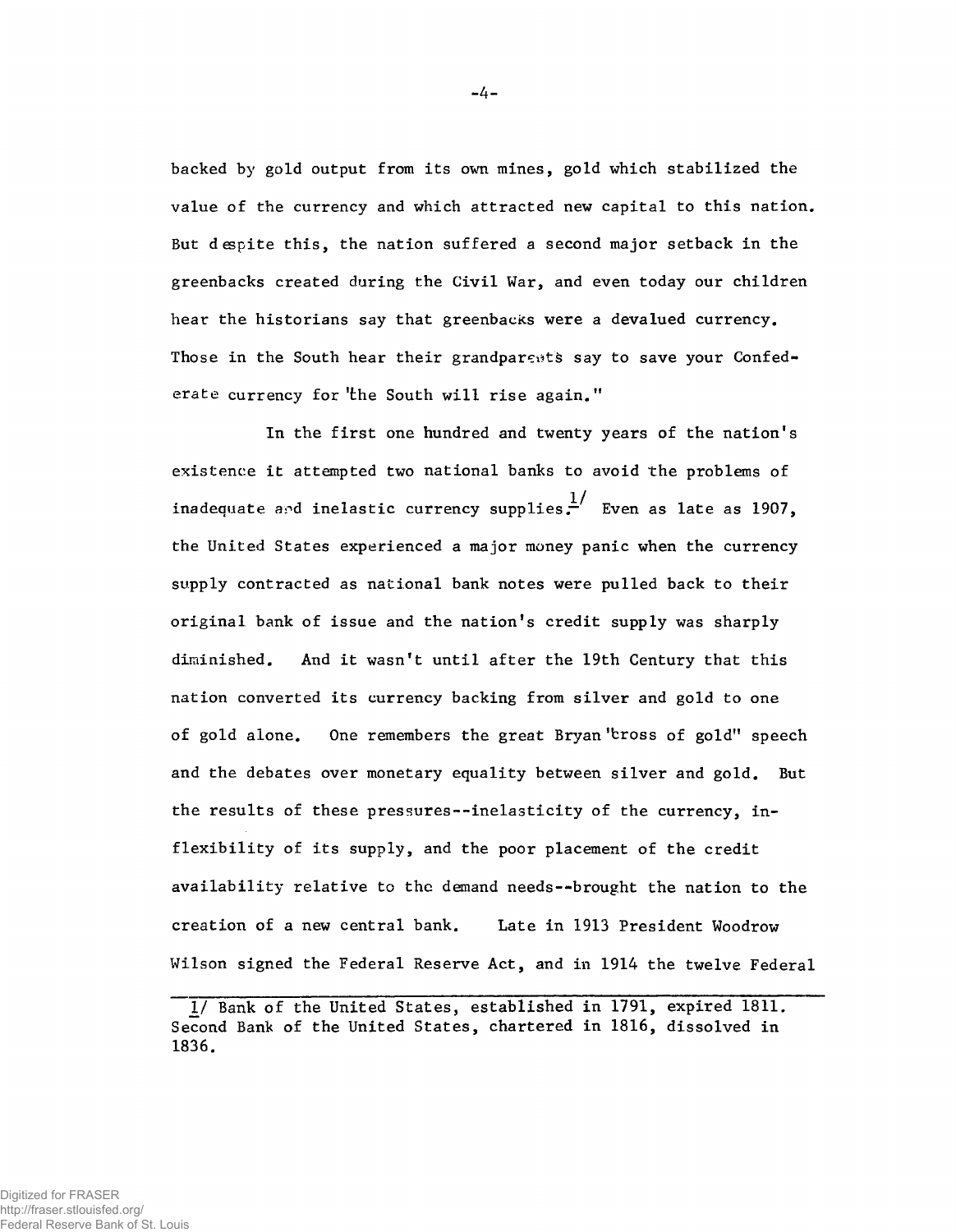**Reserve Banks opened their doors to begin to help monitor and control** the nation's money supply and smooth out the flow of credit. The **Federal Reserve was to supply credit during periods of seasonal demand and contract it in periods of seasonal slack.**

But the mere existence of a central bank and the fact that the nation's currency was largely converted over the next forty years to Federal Reserve currency, did not solve the economic stabilization problems of our nation. Repetitive wars again sharply expanded the nation's demand for credit, enlarging its deficits and boosting its money supply with consequent increases in inflation. And even the existence of a central bank did not stop the nation from slipping into a major depression, following the excesses of the late 1920's. **But slowly and gradually the nation enlarged its capability and efforts toward economic stabilization, and slowly and surely it has brought some elements of economic instability under better control.**

At the same time, the nation faced new problems. We came out of World War II with a highly developed industrial base, one hardly touched by war, and one geared to shifting into consumer products to supply the nations of the world and to supply the people of the United States with their highest potential standard of living. We also came out of the war with a well developed credit system. There developed a single credit market. No longer could the West Coast have a severe liquidity crisis while the East

 $-5-$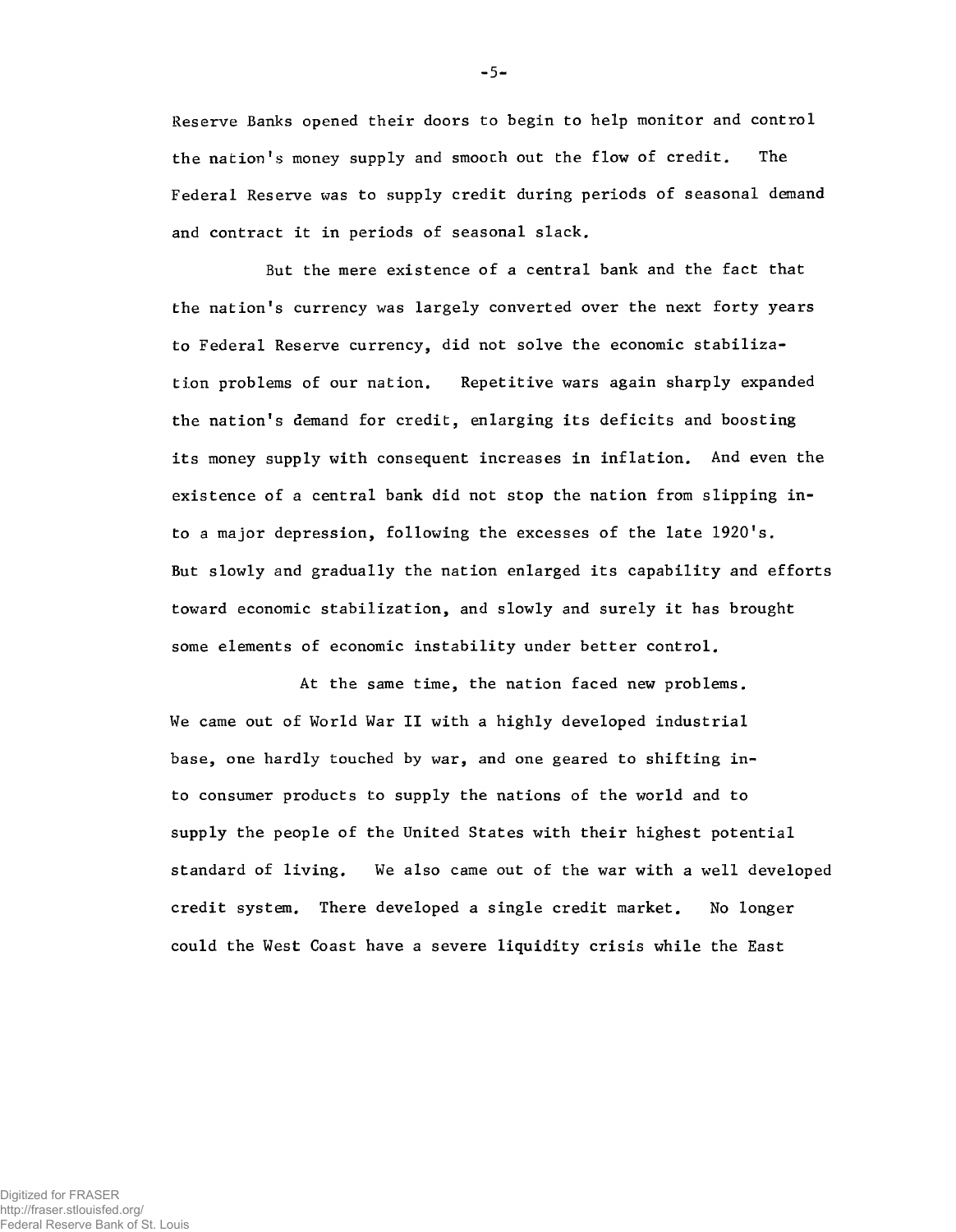**Coast basked in a plethora of credit availability. Credit terms became competitive across the nation and even into credit markets abroad. But this very expansion, this very growth of credit availability and uniformity were to create still further problems as the nation advanced toward its bicentennial.**

**Additional wars in Korea and Vietnam, took their toll in further credit deficits by our Federal Government and a further major expansion in money supply. They also took their toll in an erosion of the degree of control which our nation seemed willing to tolerate to meet the challenges of tomorrow. Meeting the complexities of a modern national and international market place, and the problems of a demanding economy with a well-developed industrial capacity, but an eroding raw material base seemed almost beyond our abilities. Our people came to expect a major advance in their standard of living each year, yet the base, for that expansion seemed to be crumbling, and the erosion took place year after year without sufficient recognition.**

**We based our growing nation upon a fundamental tenant of freedom, freedom to invest, freedom to make a profit in a free enterprise economy in a capitalistic system. But we based this nation upon a fundamental belief that most people are inherently honest, that government can be trusted, and that the will of the majority points the way to the most supportable, long-term course**

-6-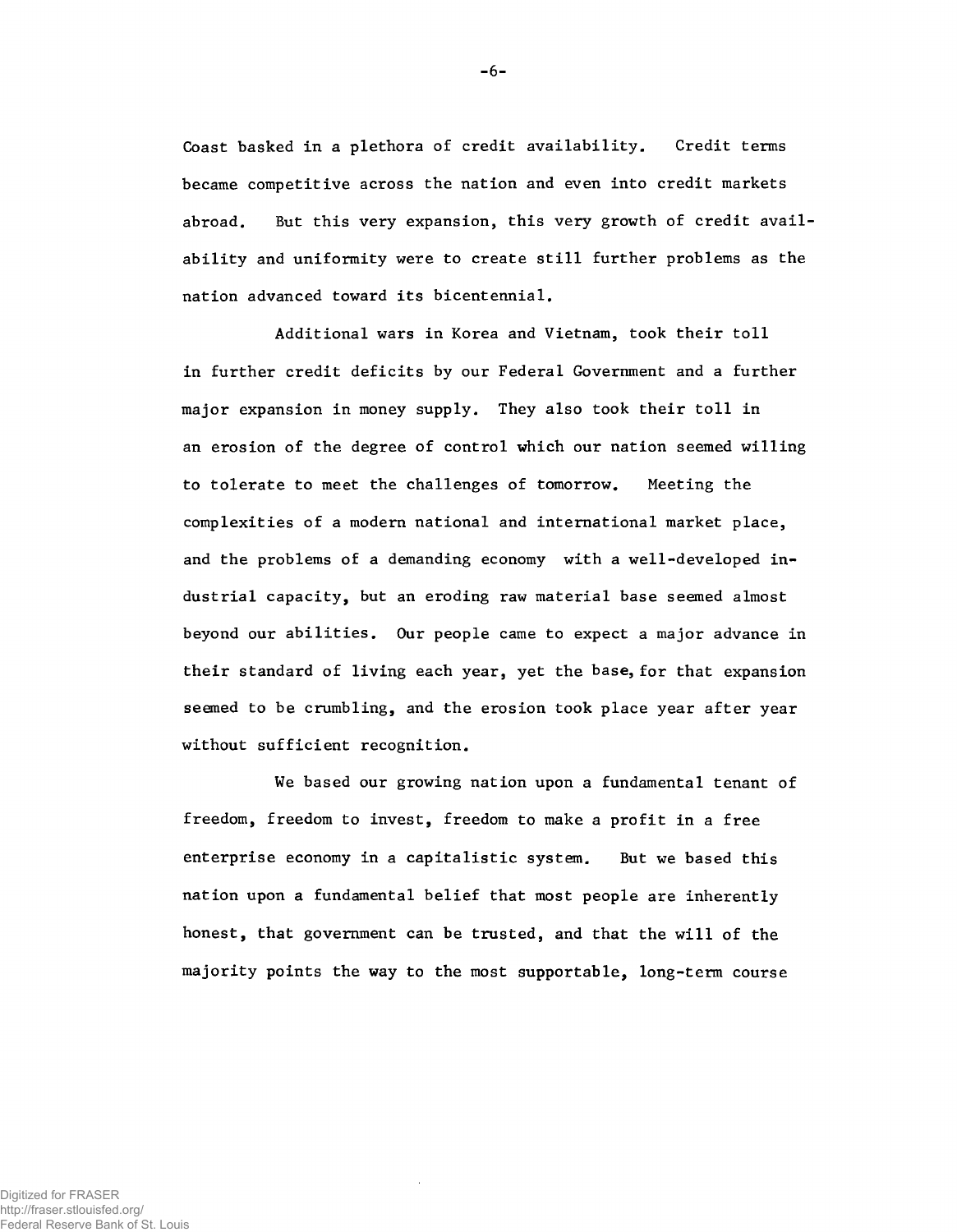**Cor the nation to follow. To many of us the free enterprise capitalistic democracy is still the strength from which we should pursue our economic future. While further concentration of authority has taken place in our central government for the past 50 years, nevertheless, there is an inherent strength of individual decision which, I believe, we as a nation must claim if we are to enlarge the economic fruics for all of our people. To some extent, the growth, complexity, and inter-relationships of our nation of 50 states cried for some centralized direction of the economy. It is a tribute to past generations that they developed a constitution which would handle the crises of the past few years. It is a tribute to the leaders of the past 100 years that they have resisted the siren song of a central government, all powerful over the states, and resisted the lure of a planned economy all powerful over the wishes of the individual.**

**In the broad sweep of this 200 years, the problems of the moment seem less significant. Our forefathers fought to achieve the western invasion with the same intensity that we now seek to fight the problems of a modern industrial society. And yet our difficulties with economic problems are strikingly similar to theirs. We still struggle to provide the capital for expansion, the savings necessary to support that capital, and the finely honed balance of a credit supply not excessive to legitimate demands of**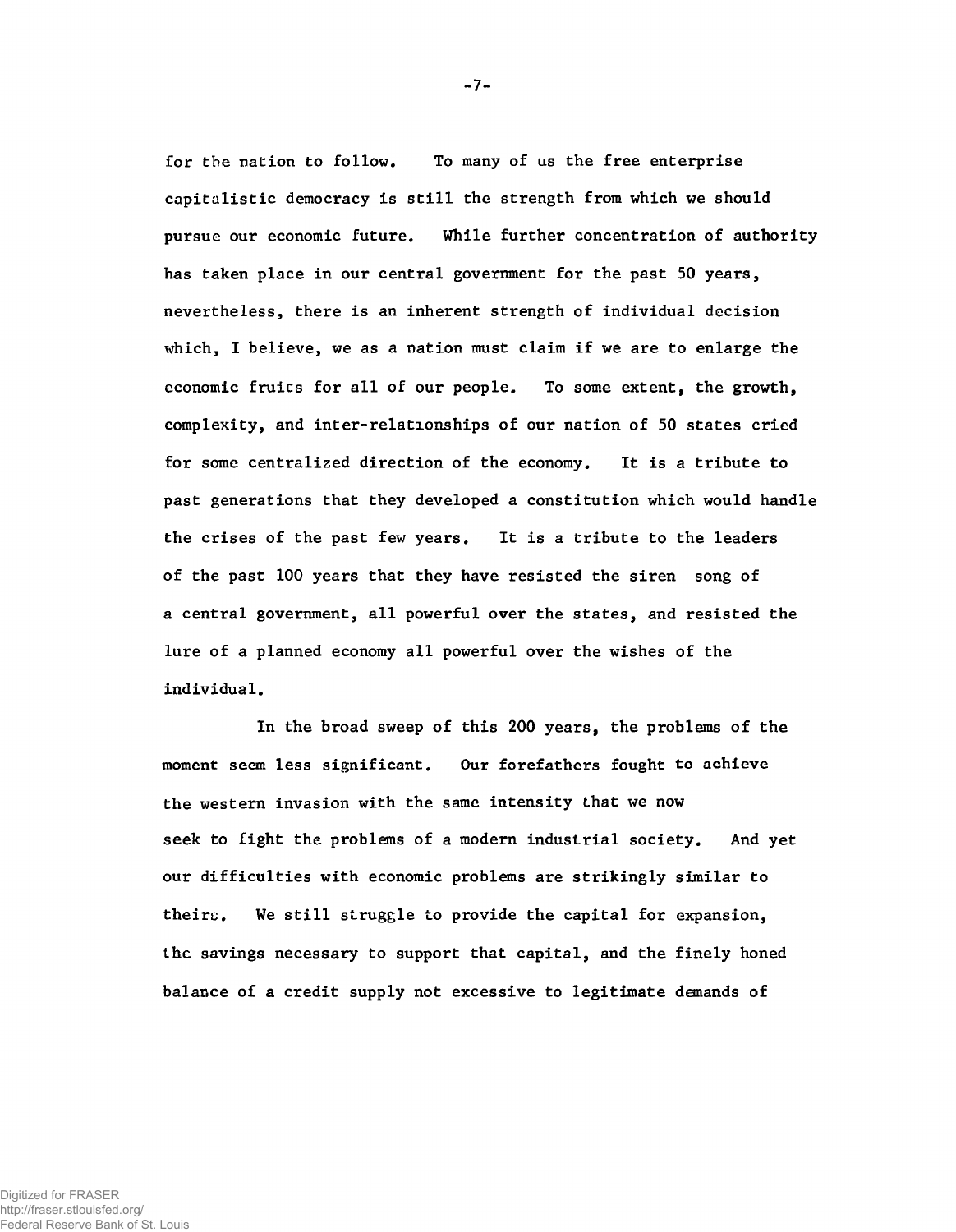**the nation nor too stringent to force contraction. In this period of 200 years we have shifted from a currency with a hard metal base to a currency backed by the debt of our central government. We have shifted from a collection of small banks located in individual towns to large financial organizations with ties throughout the nation and abroad. We have shifted from a self-sufficiency and independence of raw materials supply to a position in which that independence is materially weakened, and where raw materials are drawn increasingly from foreign sources.**

**In a way our nation is now much more dependent upon the economic trends of the world than at any time except the first 50 years of its existence. But I suspect that in the transition we have lost a measure of the fine qualities of past generations. We have lost some independence of spirit, some willingness to struggle for ourselves and to take care of our neighbor, and some element of self-reliance. We seem to have lost some of the strength of character and moral fiber which bound this nation together through most of two centuries. We still face the economic challenges, the challenges which many of our fathers and grandfathers faced, but we have made too little progress toward an ultimate solution of those challenges.**

-8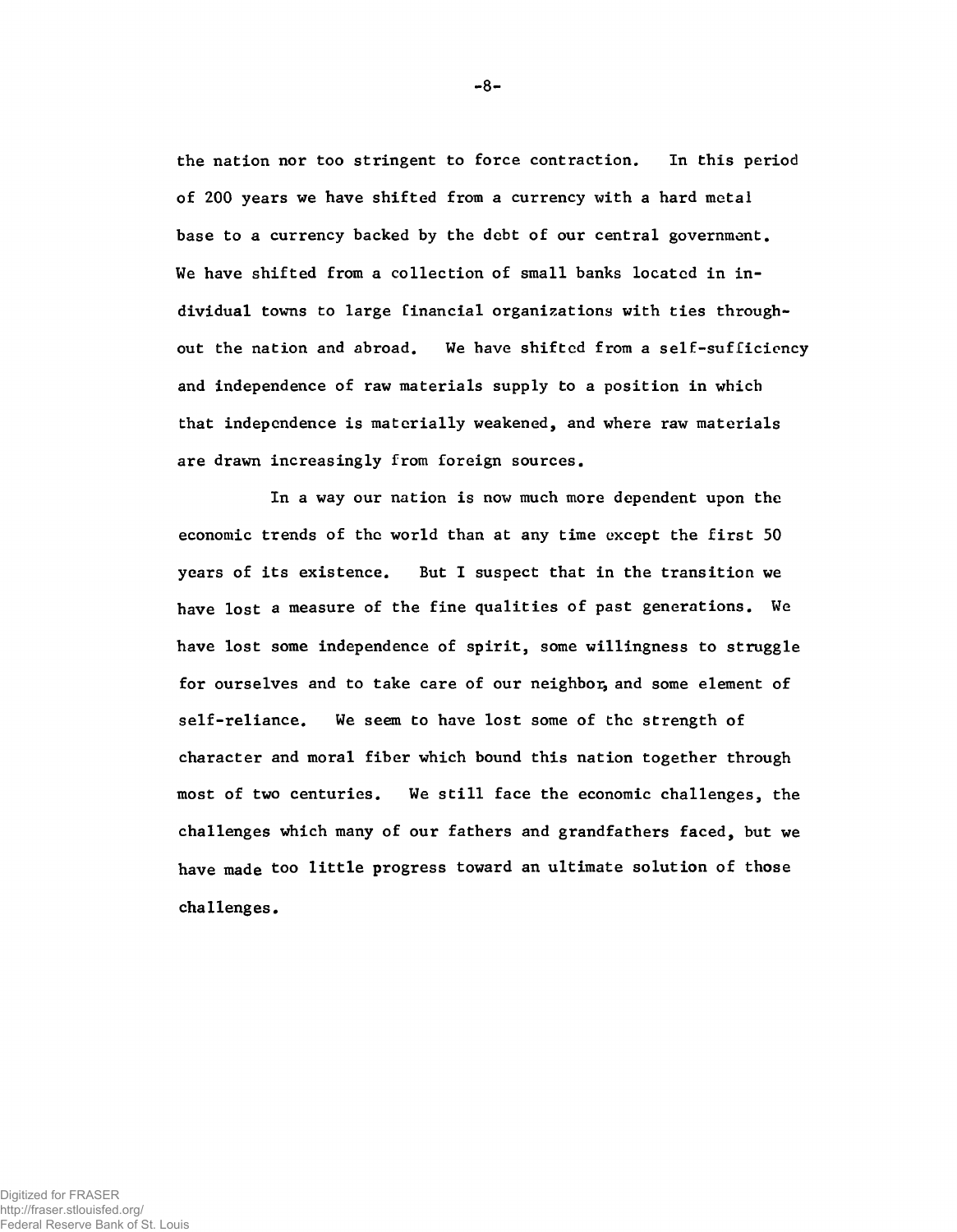**So as we gather to celebrate our bicentennial to commemorate the 200 years of our existence as a nation, let us view this as an opportunity to rededicate ourselves to a viable, strong, and independent economy; to an economic system where a person's work is rewarded according to ability and productivity, to an economic system where centralized government does not take away freedom of choice; and to an economic and financial system that provides the credit needed for expansion at a price within reach of most Americans. This bicentennial is an opportunity to meet the challenges of tomorrow, to provide more concrete solutions to our economic problems, to reformulate the priorities of our nation and to assure through both legislative and individual effort the completion of those priorities within our free enterprise capitalistic democracy. So let us dedicate ourselves to the solution of these tasks, to achieve fiscal responsibility, financial control, competitive free enterprise, corporate and individual financial statesmanship and moral integrity, and a return to the dignity and recognition of a person's work.**

**Our first challenge— the fiscal responsibility of our nation, state, city, corporate and individual endeavors— scarcely needs much elaboration in today's environment. "Pay as you go" is still a well recommended and financially desirable approach to expenditures. But "Pay as you go" does not have to mean no debt or no mortgage of the**

-9-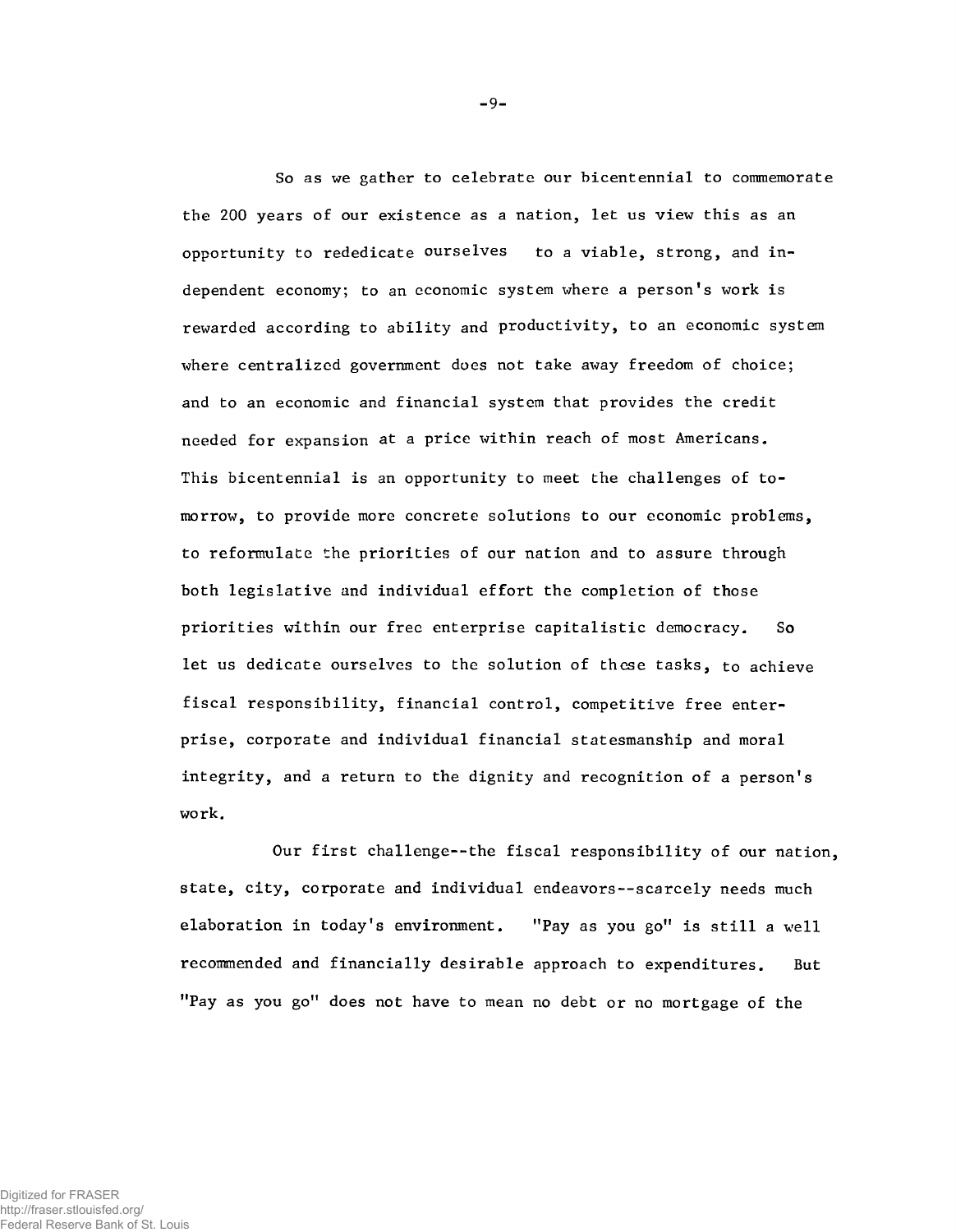**future, though it does mean a calculated and carefully controlled debt with clear and understandable moral obligation to repay as both debtors and creditors accept the responsibilities inherent in purchases on future payment. Let us return local problems to local control, let us see that our cities and states handle the jobs of welfare, city decay, mass transportation, and the other challenges of our new society so that the people who benefit from a project are those who pay for the project. Let us insure that our cities and states carefully monitor their ability to pay so that they are not over-extended— so that we have no more New York situations, either city or state--and so that our corporations too can live and work in an environment which enables them to grow, but grow in a prudent manner. And let us also dedicate ourselves to handling our individual financial responsibilities, foregoing those items for which we cannot pay within a reasonable period of time, and foregoing those speculative lures which come into the horizon in this complex society, so that we can add our strength, in a financially solvent sense and provide the savings necessary for the future expansion of our economy.**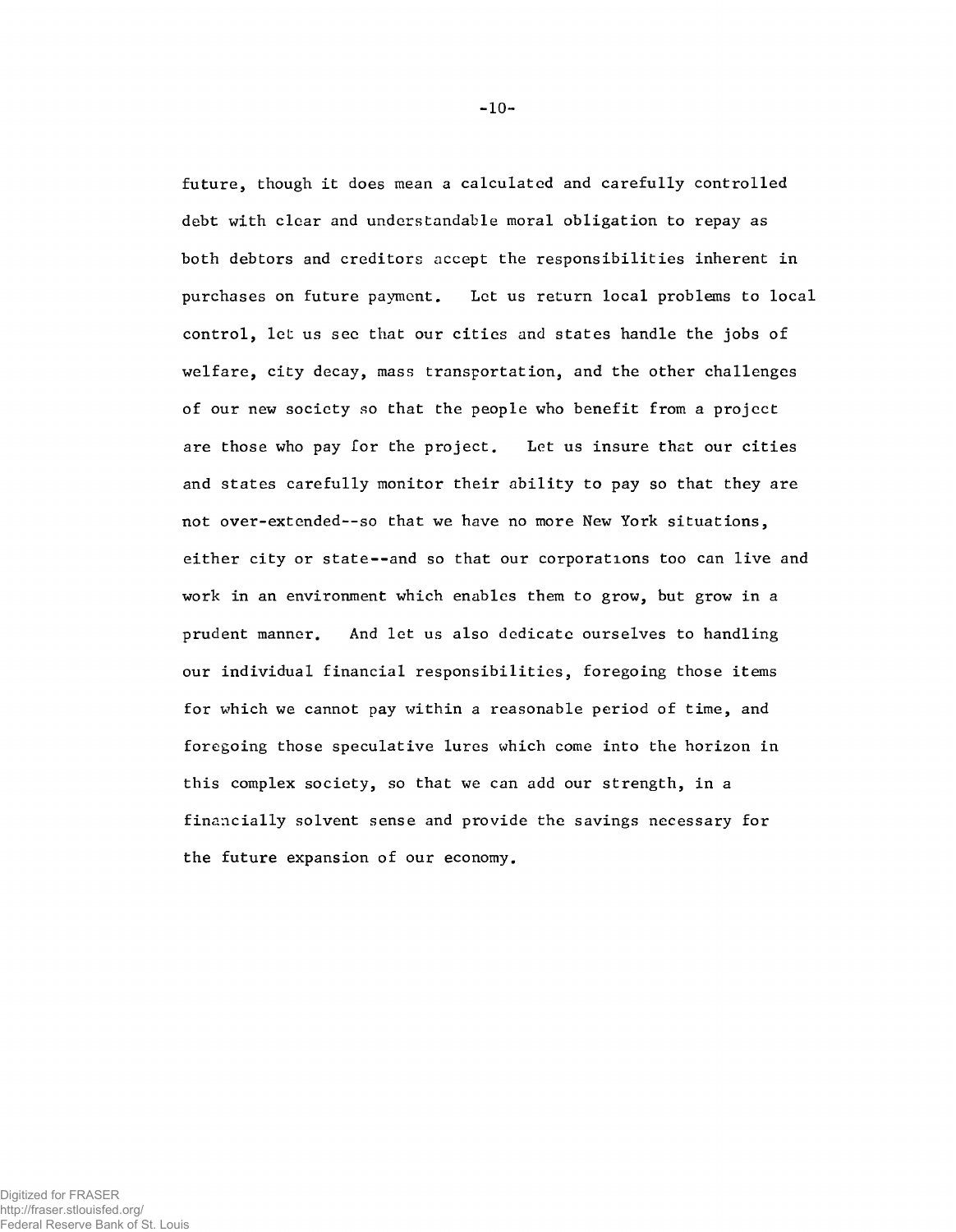Secondly, we need better financial control and stability. **We need to modernize our nation's central bank to meet its responsibility for control over credit-creation in this nation to insure that the supply of credit is equal to the legitimate demands, but are not excessive to those demands. Let us modernize and yet put such limits on the central bank so that it too must be responsive to the needs of the nation but not to the whims of the politician. To me this means expanding the control of the central bank over the broad range of financial institutions who today account for such a large proportion of our credit transactions and yet whose activities are out from under the control of the central bank. To me this means insuring that the central bank can provide the policy guidance to the nation irrespective of the political whims of legislatures and yet stay within the bounds of government so that it is responsive to the over-all direction of economic stabilization toward which I hope our nation will rededicate itself.**

**Thirdly, it means providing a more competitive environment in our economic and financial endeavors, enlarging the ability of firms to meet the needs of the customer and yet so limiting their handling of the public's funds that they too are circumscribed in the degree of freedom by which they can alter the financial control of our nation. It means providing more and better credit facilities and services, and yet credit organizations and a financial structure which will be easily controlled and monitored so that the irresponsible**

-11-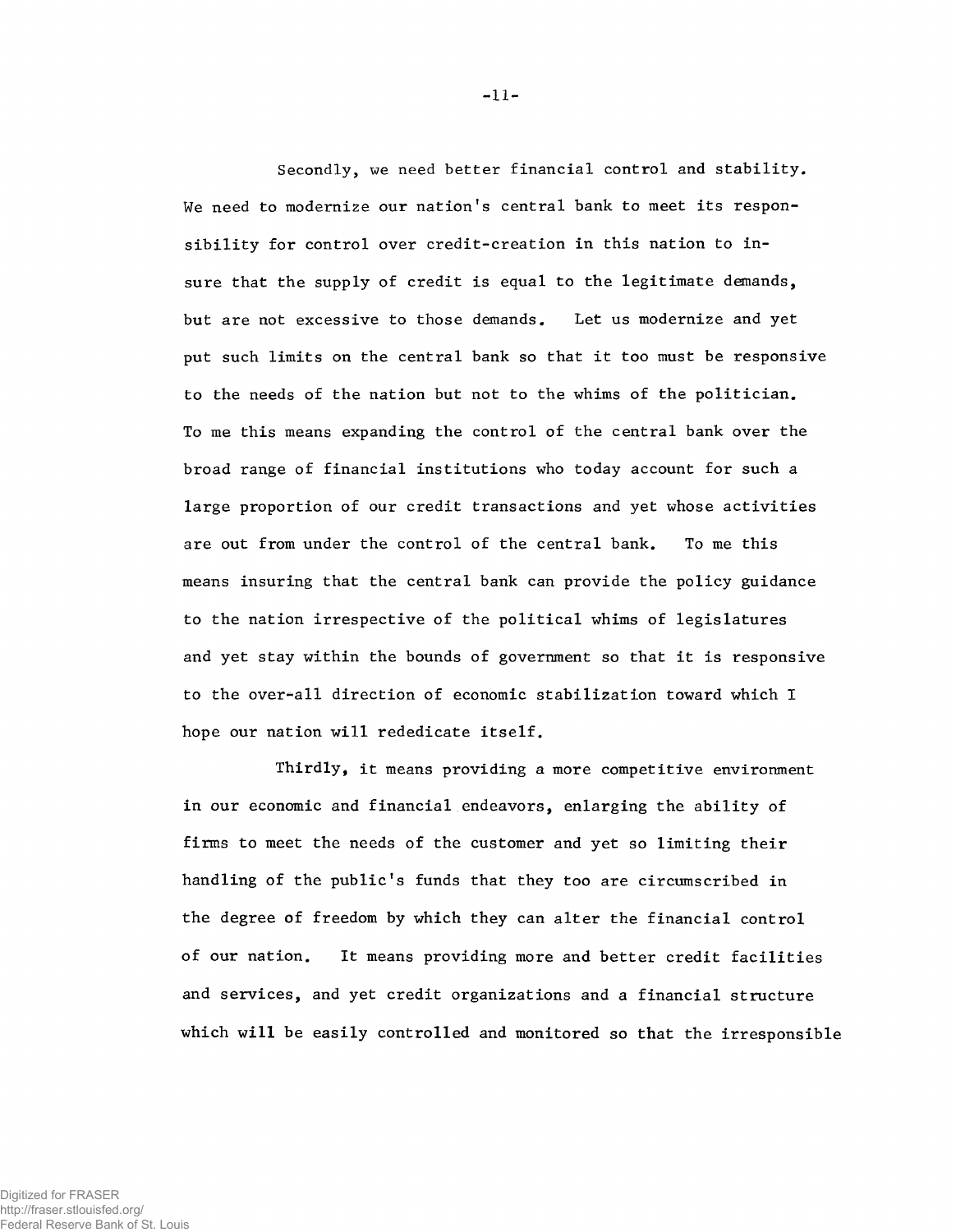**manager who attempts to over-indulge either himself or a weak customer can be pulled back into line before irreparable damage is done. It means maintaining for our nation today and tomorrow a clear-cut signal of financial prudence to those that we place in charge of the financial institutions of our nation. It means a high standard of financial honesty--honesty achieved by living by arm1s-length dealing wherever the people's money is involved whether it be at the national, corporate, or local level. Our solutions in the future need to also involve our corporate leadership, expanding their financial statesmanship to maintain their eye on the profit line but keeping a wary eye on the impact of their actions on the nation as a whole. It means insuring that corporations will hue to a line of financial prudence in their dealings between each other and abroad. And it means a redevelopment of the moral integrity of our corporate leadership--leadership which should abide by all the laws, which knows that the bribes and underthe-table financial dealings of the past were not in keeping with the high principles of the American dream.**

**Finally, for you and I, and for all the more than 200 million Americans, it means a return to an old-fasioned work ethic with each being paid according to ability and contribution, with each working to the best of his endeavors, to the best of his ability to move up the economic stream to improve himself but not at the expense of**

-12-